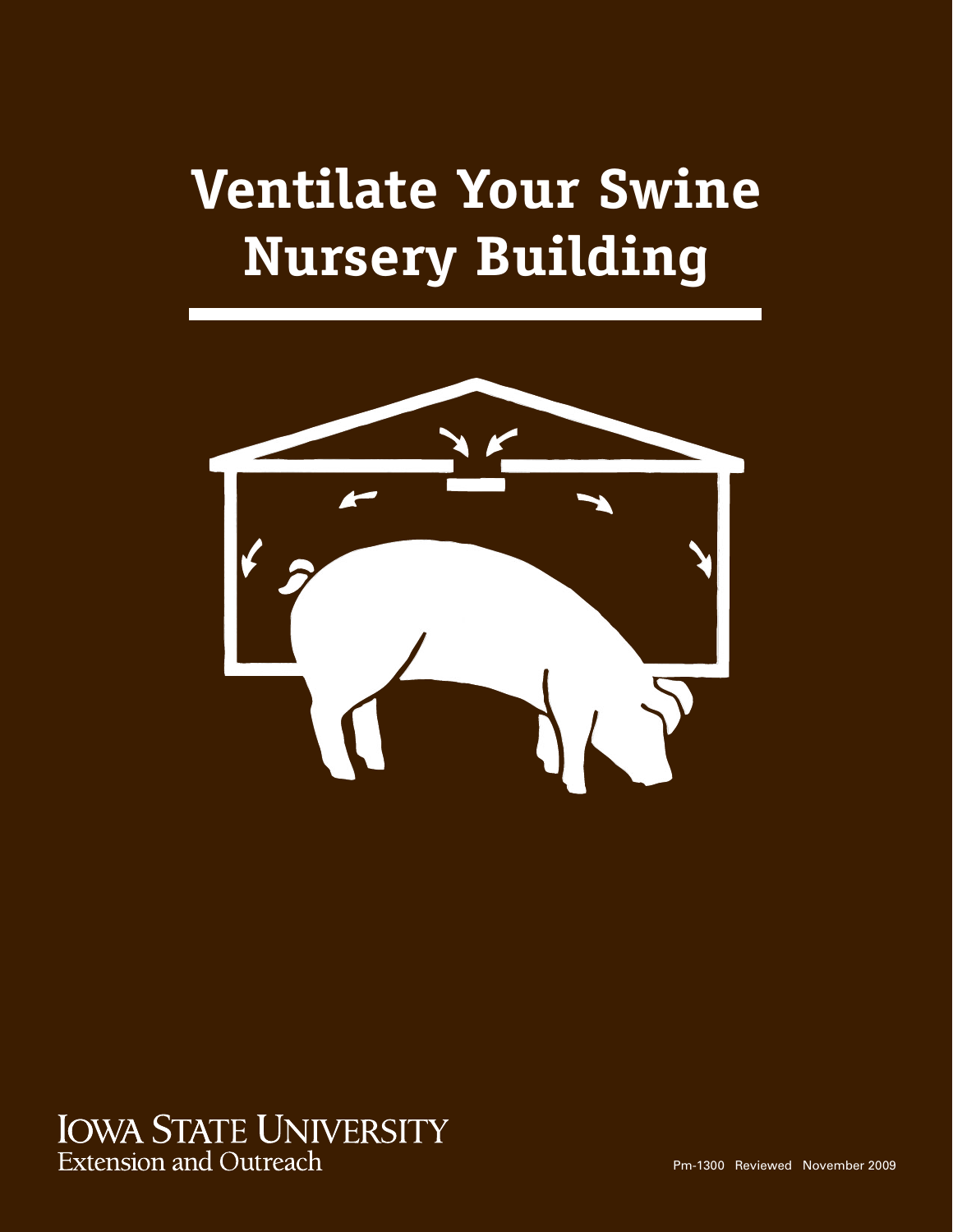**Table 1.**

Ventilation systems used in swine nurseries are very similar in design and in management to those used in swine farrowing houses. The need for supplemental heat is the reason such systems are needed in both types of buildings, and the major difference between the two is in the ventilation rate. Generally, for the same number of litters the rate of air exchange is about twice as high for nursery pigs as for sows and litters.

#### **How much air?**

**2 cfm 5 cfm 15 cfm 35 cfm ??**

#### **How Much Air?**

The amount of air needed per pig depends on the temperature and relative humidity of the outside air, the temperature maintained inside, the relative humidity desired within the building, and the moisture produced in the building. The moisture produced is dependent on pig weight and type of floor used. It you want improved air quality, the ventilation rate occasionally will need to be increased more than that needed for moisture control alone.

Table 1 indicates average ventilation needs at various outdoor temperatures in buildings with floors that are totally or partially slotted.

Table 2 gives recommendations for fan selection based on standards formulated by Midwest Plan Service.

| <b>Outside</b><br>Temperature - °F | <b>Ventilation Rate</b><br>Cfm/Pig |                     |                |                     |
|------------------------------------|------------------------------------|---------------------|----------------|---------------------|
|                                    | 20 lb. Average                     |                     | 40 lb. Average |                     |
|                                    | Total Slat                         | <b>Partial Slat</b> | Total Slat     | <b>Partial Slat</b> |
| 100                                | 25                                 | 25                  | 35             | 35                  |
| 90                                 | 20                                 | 20                  | 30             | 30                  |
| 80                                 | 15                                 | 15                  | 25             | 25                  |
| 70                                 | 10                                 | 10                  | 20             | 20                  |
| 60                                 | 5.1                                | 5.1                 | 12             | 12                  |
| 50                                 | 3.3                                | 3.4                 | 6.2            | 6.2                 |
| 40                                 | 2.4                                | 3.2                 | 4.0            | 4.5                 |
| 30                                 | 1.8                                | 3.0                 | 3.1            | 4.1                 |
| 20                                 | 1.5                                | 2.7                 | 2.7            | 3.5                 |
| 10                                 | 1.3                                | 2.6                 | 2.5            | 3.3                 |
| 0                                  | 1.3                                | 2.5                 | 2.4            | 3.1                 |
| -10                                | 1.3                                | 2.5                 | 2.3            | 3.0                 |
| -20                                | 1.3                                | 2.4                 | 2.3            | 3.0                 |

#### **Table 2. MWPS Ventilation Recommendations**

| <b>Pig Weight</b><br>lbs. | Minimum Winter Mild Weather<br>rate cfm | rate cfm | <b>Hot Weather</b><br>rate cfm |
|---------------------------|-----------------------------------------|----------|--------------------------------|
| $12 - 30$                 |                                         | 10       | 25                             |
| $30 - 75$                 |                                         | 15       | 35                             |

#### **Heating Needs**



### **Heating Needs**

Nursery age pigs need to be kept warm to avoid stress. Suggested temperatures for nursery age pigs are given in table 3.

#### **Table 3. Suggested Nursery Temperatures**

| (Weeks) | Pig Age Pig Weight<br>(lbs) | Temper-<br>ature (°)F |
|---------|-----------------------------|-----------------------|
| 3       | 12                          | 86-88                 |
| 4       | 16                          | 84-88                 |
| 5       | 20                          | 82-86                 |
| 6       | 24                          | 80-86                 |
| 7       | 30                          | 78-84                 |
| 8       | 38                          | 76-84                 |
| g       | 46                          | 73-82                 |
|         |                             |                       |

Small pigs do not produce enough heat to keep the building temperature at the desired level in cold weather. When selecting a supplemental heater, calculate the amount of heat supplied by the pigs by using a value of 250 BTU per hour per pig.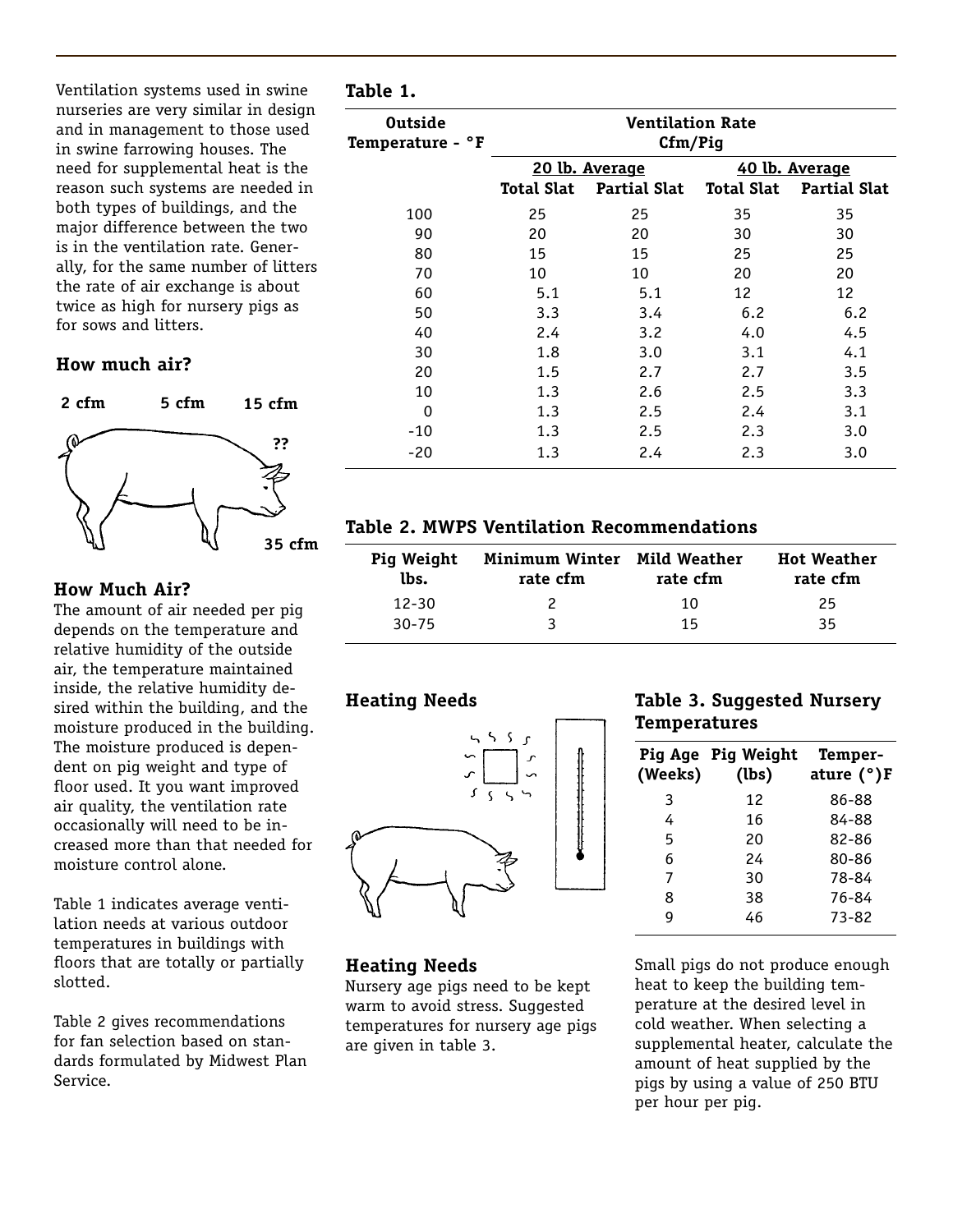#### **Heat Losses**

In a well insulated building, only 10 to 20 percent of the heat used is lost through the building walls and openings. Eighty to 90 percent is required to heat the incoming ventilation air.

When a building is well insulated, it becomes important to manage the ventilation system to assure adequate air exchange and also to avoid excessive overventilation and the resulting higher fuel bills.

For example, in a 288-head well insulated nursery building with normal ventilation, the equivalent of 450 gallons of LP gas is required for winter heating. If the building was overventilated at the rate of 1/2 cfm per pig all winter, another 300 gallons of LP gas equivalent would be required.

But *underventilation may be even more costly than overventilation*. A disease outbreak or poorer pig performance can result from underventilation with its high humidities and stale air. When you manage the ventilation system to assure good pig performance, you may spend a little more for fuel but you could save a lot more through better pig health.

#### **Winter Ventilation Control**

Winter ventilation control is the process of balancing heating and ventilation systems to maintain a suitable environment inside the building. Controls that may be used are:

- 1. Timer
- 2. Thermostat
- 3. Humidistat
- 4. Variable speed fan control

**Timers** were more common when small capacity fans were not available. One fan was used for winter ventilation with the timer used to vary the average ventilation



**Figure 1.**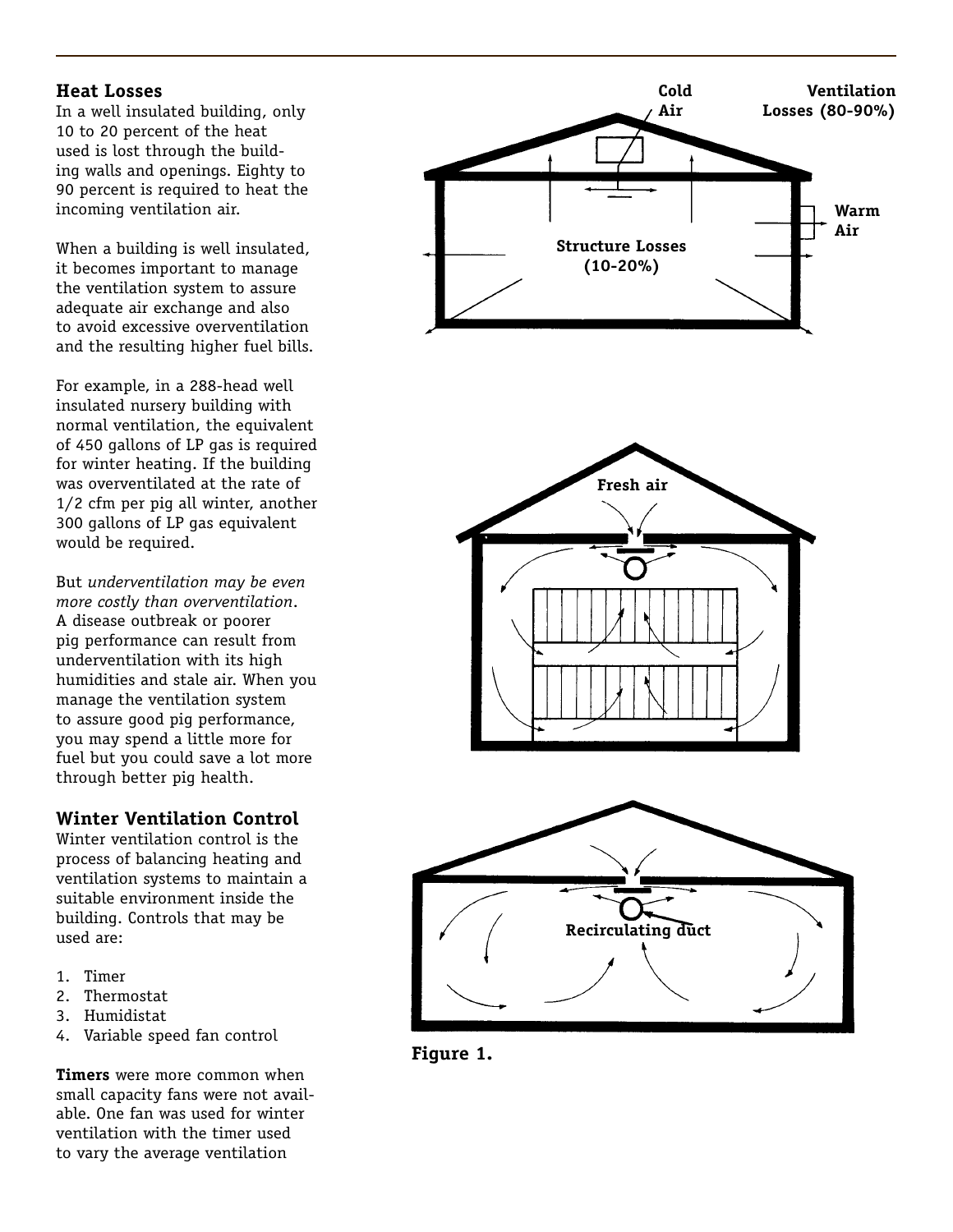rate. If a farrowing house needed 1,000 cfm for normal winter ventilation but only 300 cfm for the minimum, a 10-minute timer set to operate 3 minutes out of 10 would provide 300 cfm average ventilation with the 1,000 cfm fan. A continuous, 300 cfm fan provides better air circulation than a 1,000 cfm fan operated intermittently on a timer, so the old method is being replaced in new construction. With the timer system, there were also problems with keeping moist air from rising up through the inlets into the attic when the fan was off.

A **thermostat** is used on the space heater to maintain the desired temperature whenever it is cold enough outside to require supplemental heat. A continuous fan can provide adequate ventilation whenever it is cold enough for the heater to be operating. The thermostat turns the heater on when the inside temperature drops. A fan thermostat turns the fan on when the temperature rises so the second fan thermostat should be set 4 or 5 degrees above the heater thermostat. As it warms up outdoors, heat is no longer needed, but extra ventilation is, so the thermostatically controlled fan operates. With warmer air coming in, the room temperature rises and starts the second fan.

A **humidistat** or humidity control senses relative humidity and should be a good control for ventilation. But the corrosive and dusty environment in swine buildings has discouraged the use of humidistats. It takes careful management and frequent maintenance to keep humidistats operating accurately. A few people do operate them successfully.

**Variable speed fan controls** have been used with some success in providing a range of capacities

with one fan. The air flow can range from full capacity at full speed to 20 percent of capacity at low speeds. Unfortunately, if the fan must operate against strong outside wind pressure at low speeds, the capacity may drop to nearly zero. It may be advisable to use a continuous fan for the minimum ventilation and to use a variable speed fan or one or more constant speed fans for the remaining fan capacity.

#### **Air Distribution Important**

Unheated incoming air needs to be evenly distributed throughout the building for several reasons:

1. To avoid chilling the pigs with cold air that has not mixed with the warm inside air.

2. To provide pickup of moisture throughout the building.

3. To reduce the possibility of drafts due to some parts of the building having air flows that are too high.

4. To avoid "dead spots" in the building.

So to provide good distribution, several choices are available.

• Use a continuous slot inlet system, properly adjusted, that provides uniform air flow throughout the length of the building.

• Or install equally spaced individual inlets that use a good baffle arrangement for distribution.

• Or use a duct tube, or other air mixing system to distribute the air.

All cold air should be introduced so it can mix with warm air before it reaches the level of the pigs. This usually means introduction up near the ceiling, directed

horizontally so it remains near the ceiling as it mixes. With raised pens it may be possible to direct the air down along the wall and under the pens and not create cool drafts in the pen itself.

#### **Pit Ventilation**

Most new nursery buildings are designed so that manure is stored in the building for a short time only.

If manure is stored within your existing slotted pit building, pit ventilation is recommended. Pit ventilation serves several purposes. Its major function is to remove most manure gases before they rise above the slats to the pig level. This improves the environment for both the pigs and the person taking care of them. It also helps to dry slats more quickly and keeps the slats warmer.

Pit ventilation is *most* important at the time of pit agitation prior to pumpout. High concentrates of toxic gases are released during agitation. The best advice is to move the pigs out when agitating.

The most effective pit ventilation is through a duct or tube with properly spaced holes along the entire length of the pit. See Pm-861 *Rigid Plastic Tubes for Pit Ventilation*, for design information.

If fans along the pit are used without a duct, keep the manure level at least a foot below the bottom of the slats. If beams extend very far below the slats, allow sufficient space under them for adequate air flow.

**Caution**—Some inlet systems move air down between slats and force gases up in other parts of the building. If this is happening, change the direction of the inlet air flow.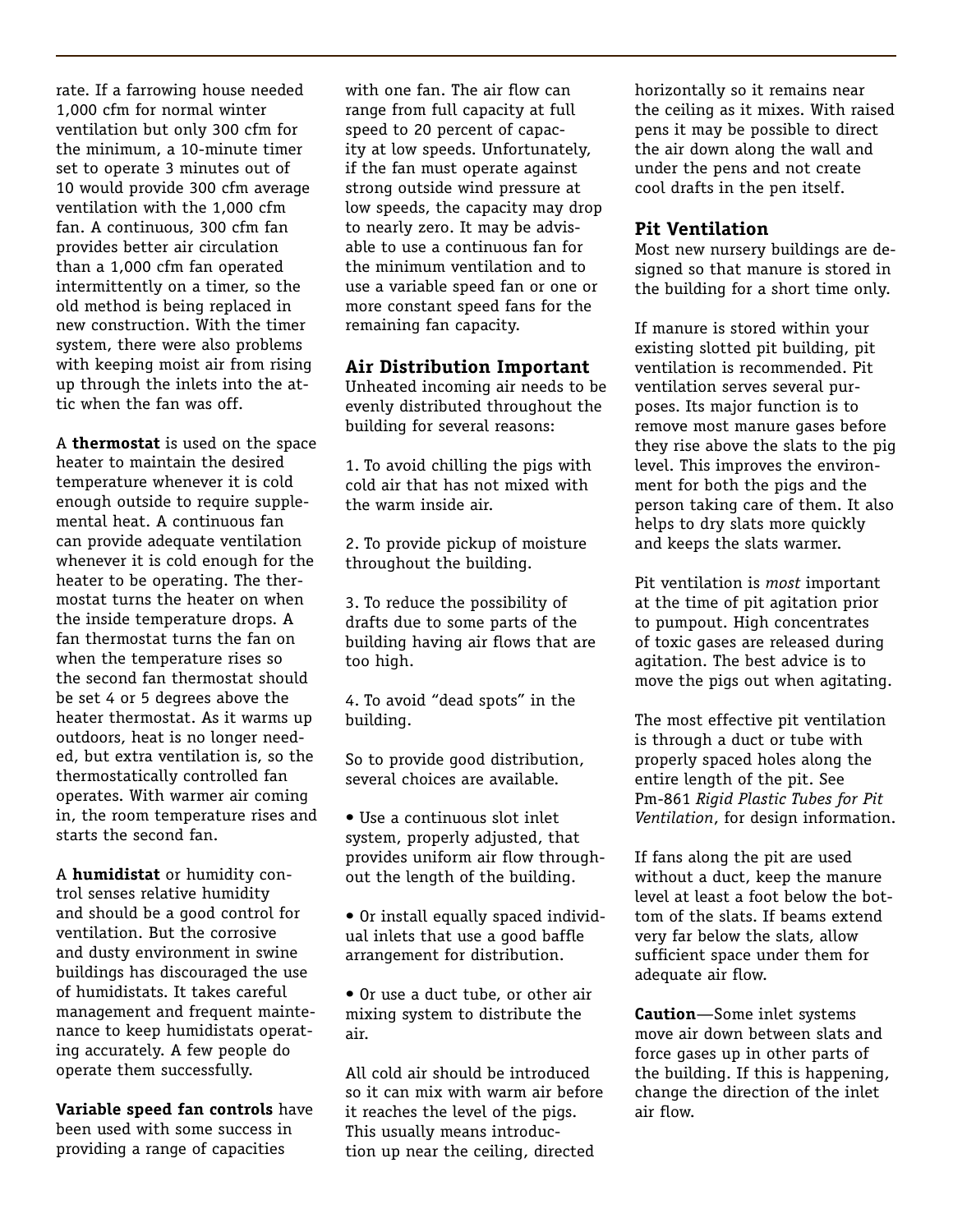

**Figure 2. Pit Ventilation**

#### **Stratification of Air?**

Will the temperature be much warmer in the upper half of the building than in the lower half? Not if the building is well insulated and the ventilation system is operating as it should, with good mixing and no dead spots. There should be no more than 3 to 5° temperature difference between air at the ceiling and the floor in a well insulated and properly ventilated building. A circulating fan will help provide mixing of the air at low winter air flows.

#### **Avoiding Drafts on Top Deck if More Than a Single Deck Is Used**

Make sure that no inlet directs high velocity air toward the pigs in the top deck. Introduce the fresh air above the decks and direct it horizontally under the ceiling. This allows time for mixing of the air above the level of the pigs. Keep the air moving very gently. It may be necessary to add a circulation duct or use some type of preheat.

#### **Recirculating Duct**

When temperatures are low outside, good distribution of the incoming air is difficult with a baffle inlet system. Because so little air is needed, the baffle must be closed down to a narrow opening. The narrower the opening, the harder it is to get uniform spacing and uniform distribution. Also the air is very dense and has a tendency to drop quickly.

A duct of plastic or wood can be used under a center slot inlet to mix the incoming cold and inside air and keep it moving along the ceiling longer.

Select a circulating fan with a capacity three times the minimum ventilation rate. For example, if the minimum rate is 200 cfm, use a 600 cfm fan for the recirculation duct.

Size the duct at 1 square foot cross-section for each 1,000 cfm of fan capacity. In the example above,  $600/1,000 = 0.6$  square foot cross section. A 10" diameter tube would provide this.

Locate the holes in the tube at a spacing of 12" or less. It would require 64 holes, 1 1/4" diameter, or 32 sets of holes.

#### **Pre-heating Ventilation Air**

Pre-heating air can minimize some of the problems encountered when trying to mix very cold air with indoor air. Pre-heating is possible with heat exchangers, earth tubes, solar heating, or the use of a preheat room or chamber.

#### **Heat Exchangers**

Heat exchangers or heat reclaimers save fuel and also provide tempering of the incoming air. This reduces the possibility of chilling pigs and eliminates "fogging" at the inlets.

Some heat exchangers can supply all of the winter ventilation needs, which makes winter ventilation management easier. If only minimum ventilation enters through the heat exchanger, then



**Figure 3. How a Heat Exchanger Works**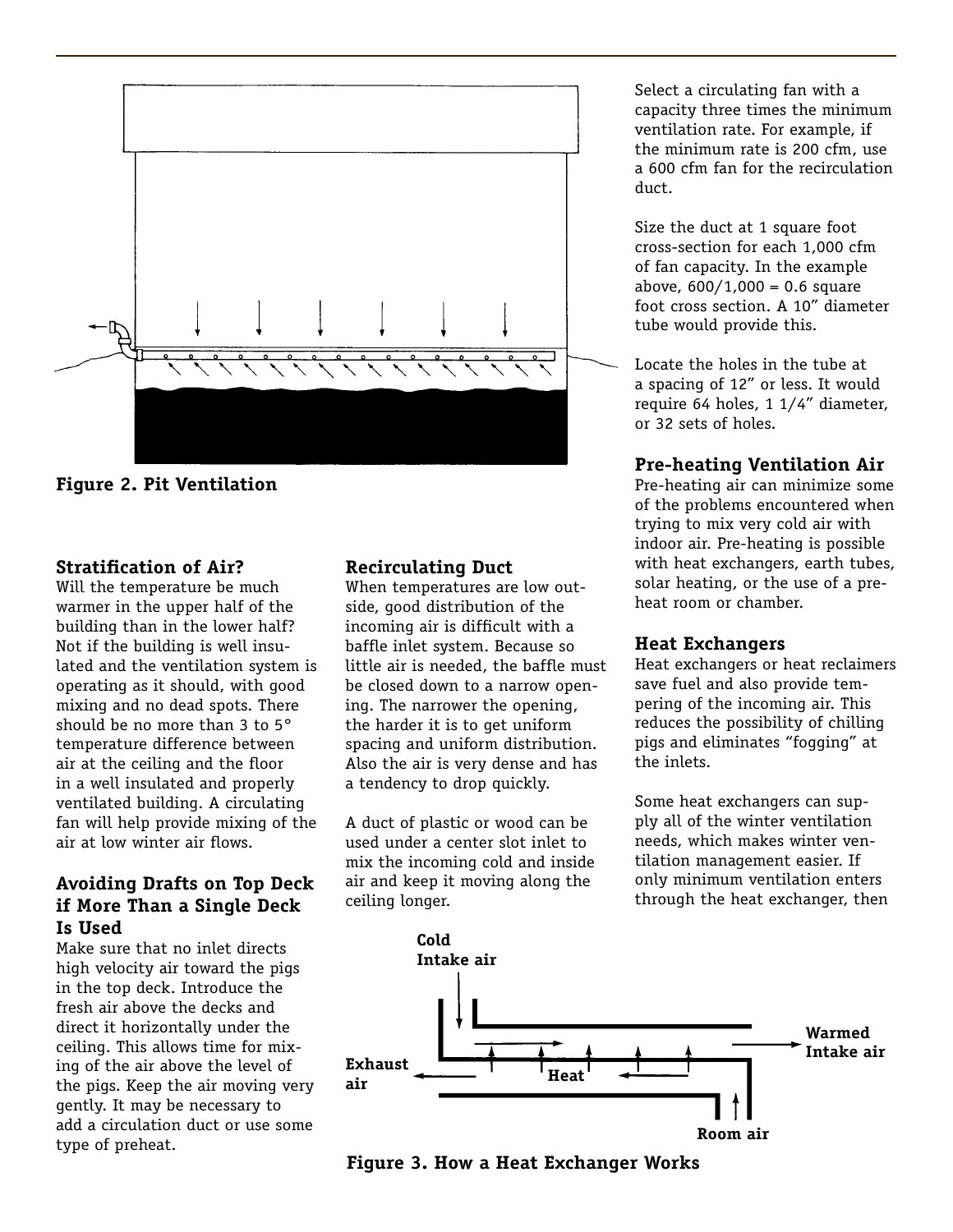the winter fan and the opening of the other air inlets must be carefully coordinated with the heat exchanger operation. It may be advisable to have the installer of this type of heat exchanger design the rest of the ventilation system to provide balanced operation.

#### **Earth Tubes**

Air can be preheated in cold weather by drawing it through tubes buried 8 feet deep. The same systems can be used to precool air in hot weather.

#### **Solar Heating**

A solar collector can be added to the south wall of a nursery building to pre-heat ventilation air.

#### **Separate Preheat Room**

To preheat ventilation air, one solution is to construct a room alongside or at one end of the nursery with a space heater installed in the room. When multiple rooms are used, a hallway can be used to temper the air. Set the thermostat in the room about 10°F below the desired room temperature. This may need to be adjusted up or down, depending on the heat produced by the pigs.

#### **Insulation**

A well insulated building is important to save fuel, avoid condensation and keep the inside wall surfaces from providing a radiant heat loss felt by the pigs. Try to eliminate windows or keep them to a minimum. Even a double glass window loses 10 times more heat than a well insulated wall.

For all but the southern part of the state, an insulation R value of 20 is suggested for the walls and 30 for the ceiling. Use 2 inches of a rigid insulation 2 feet deep for perimeter insulation.



**Figure 4. Four Nursery Rooms with Preheat Hallway**

#### **Managing Your Ventilation System**

Try to get specific written operating instructions from the ventilation system dealer who installs your fan. Since so many variables affect ventilation, you may still need to make minor adjustments occasionally to the system to fit your particular building and animals in it.

**Fan Construction Features Fan blades and housing.** Conditions inside a swine building are quite corrosive, so fan blades and housing should be a heavy-gage, corrosion-resistant metal, fiberglass, or plastic.

**A totally enclosed motor.** This is especially needed for exhaust fans that draw dust-laden air over the motor. An open motor would soon fill with dust and overheat.

**Sealed bearings.** If a fan motor must be oiled, the job often doesn't get done. Sealed bearings will eliminate the need to maintain a periodic oiling schedule.

**Overload protection.** Each fan should have its own overload protection. If the manufacturer does not provide this on the motor, a time delay fuse or other protection can be located at the outlet into which the fan motor is plugged.

#### **Shutters (automatic closing).**

When the fans stop, shutters should close to avoid drafts blowing in through the fan housing. Shutters should be corrosion-resistant and easy to clean.

**Wire mesh guard.** The fan should also be protected to avoid injury and to keep out birds.

#### **Fan Maintenance**

Fans should be checked at least four times a year if operated year around, or twice a year if used only for winter ventilation. If excess dust builds up on the motor, shutters, and blades, they need to be checked more often.